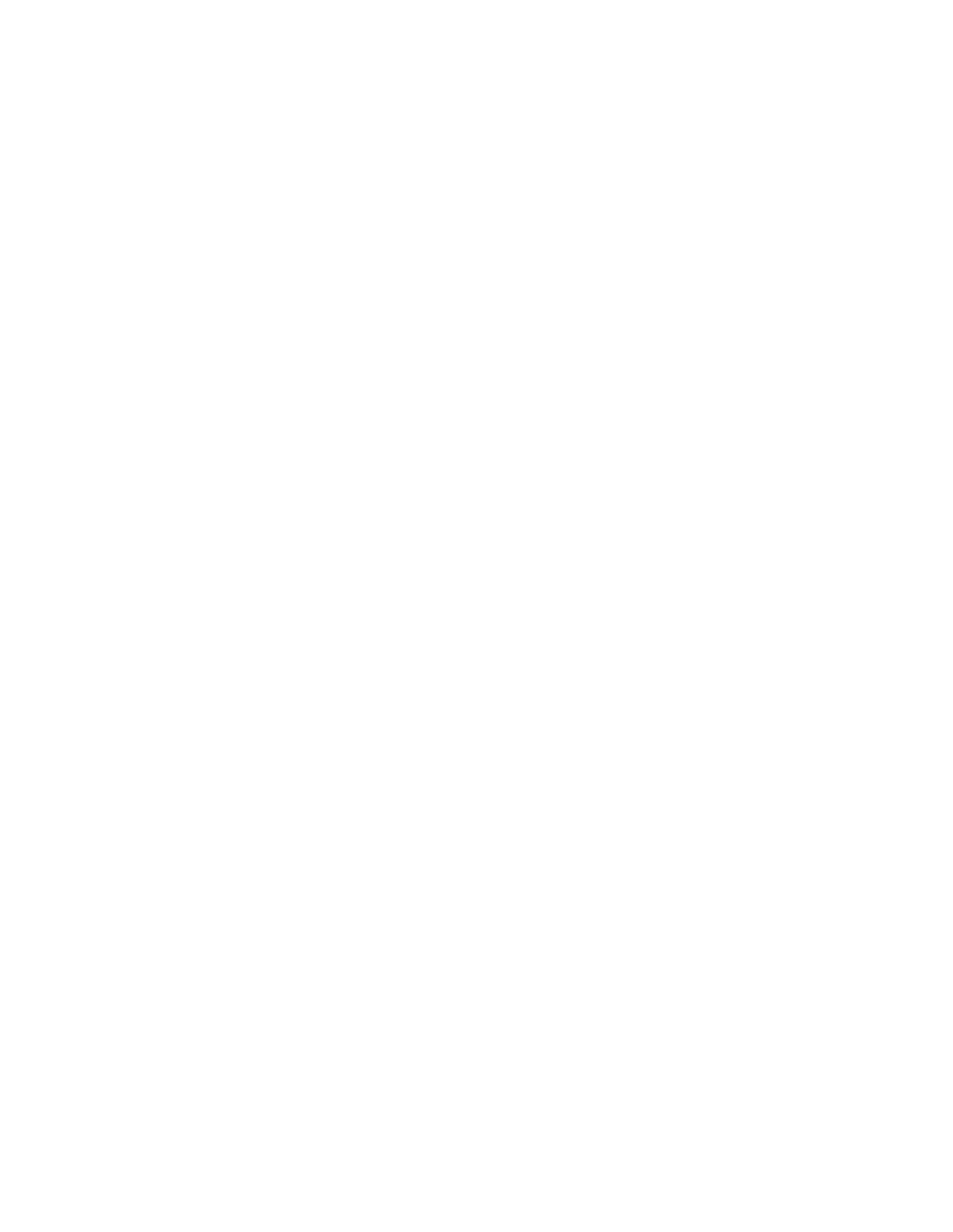### **KITE, Justice.**

[¶1] Christina Proefrock was employed as a teller at Shoshone First Bank (SFB). While she was away on vacation, SFB discovered \$1,200 was missing from the bank. When Ms. Proefrock returned from vacation, SFB questioned her about the missing money. Ms. Proefrock denied any knowledge of the missing funds and SFB placed her on paid administrative leave while the matter was investigated. A few hours later, Ms. Proefrock committed suicide.

[¶2] Ms. Proefrock's mother, Jeannie Cook, as administrator of her daughter's estate, and Randy Proefrock, Ms. Proefrock's husband, filed a complaint against SFB alleging claims for "liability in tort for [Ms.] Proefrock's suicide," negligent or intentional infliction of emotional distress, and punitive damages. In essence, they claimed SFB knew Ms. Proefrock did not take the money but falsely accused her and set her up to take the blame for it, which caused Ms. Proefrock such severe emotional distress that she took her own life.

[¶3] SFB filed a motion for summary judgment, claiming there were no genuine issues of material fact and judgment was warranted as a matter of law. The district court granted SFB's motion. We affirm.

#### **ISSUES**

[¶4] The estate and Mr. Proefrock present the following issue:

 Did the district court err when it granted summary judgment in favor of [a]ppellee, holding that the record is devoid of reasonable inferences to support [a]ppellants' legal theories?

SFB phrases the issue as:

 Should the decision of the [d]istrict [c]ourt [j]udge granting summary judgment to [a]ppellee be affirmed for any of the reasons asserted by [a]ppellee in its Motion for Summary Judgment and [b]rief in support thereof?

## **FACTS**

[¶5] Viewed in the light most favorable to the estate and Mr. Proefrock, the evidence presented was as follows: In July 2001, Ms. Proefrock had been employed by SFB in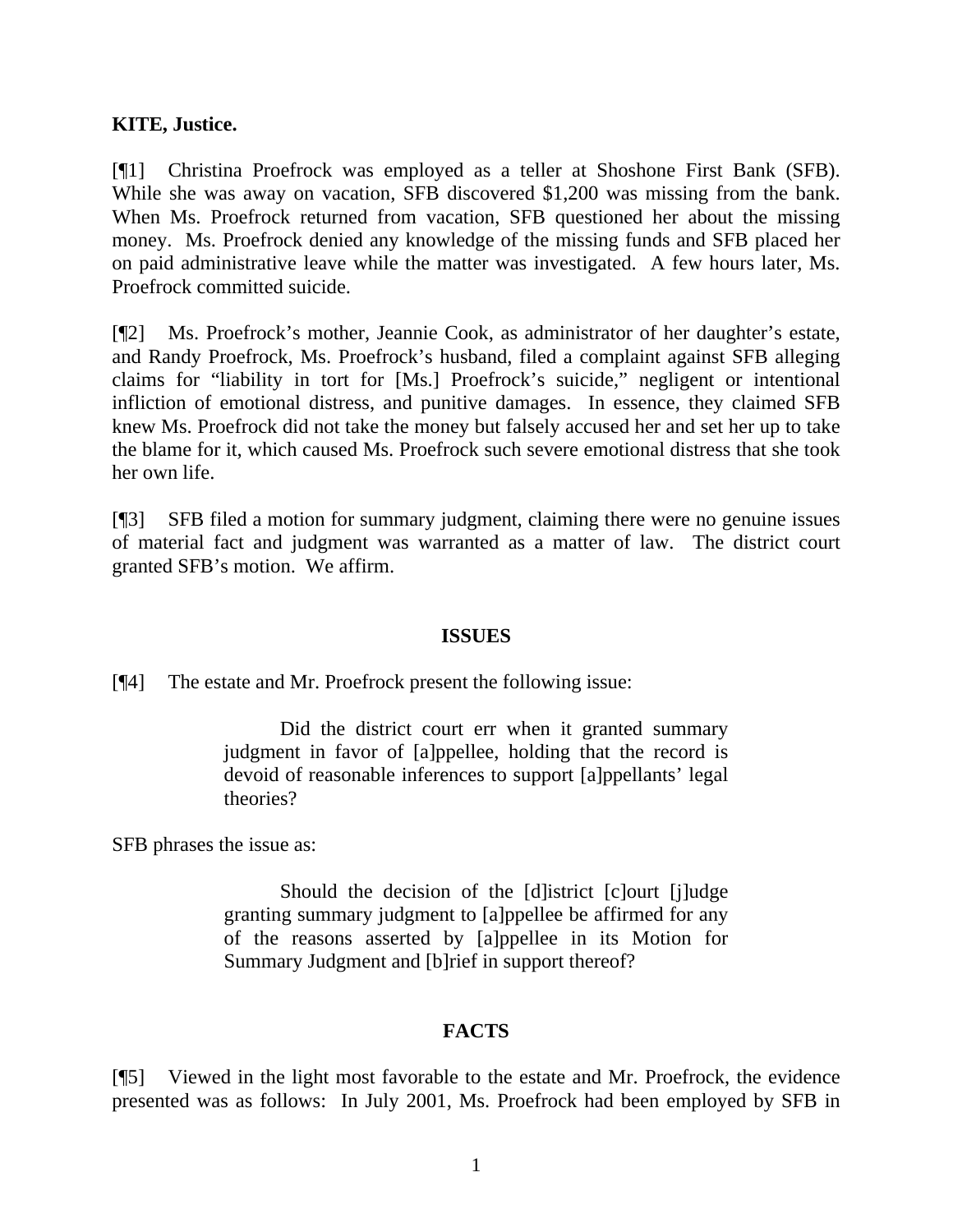Cody, Wyoming for less than a year and had worked at the Albertson's branch for only a few months. She was an at-will employee.

[¶6] On July 12, 2001, Ms. Proefrock completed her shift at 7:00 p.m. and left the bank to begin a ten-day vacation. She did not obtain written verification of the cash balance in her teller drawer from another SFB employee before leaving as was required by bank policy. While she was on vacation, another employee had the keys to her drawer and other employees used her password to sign into her teller drawer. Also while she was on vacation, SFB discovered that \$900 in cash was missing from the vault and \$300 was missing from Ms. Proefrock's cash drawer.

[¶7] On July 23, 2001, Ms. Proefrock returned to work following her vacation. She was confronted immediately by Graham Jackson, SFB vice president and cashier at the downtown bank, and Eric Wright, the assistant branch manager. Ms. Jackson accused her of stealing the money. She denied any knowledge of the missing funds. Ms. Jackson told Ms. Proefrock the bank would get the police involved and there would be lie detector tests. She also said there were hidden cameras in the bank about which the employees had no knowledge, a statement that was not true. Despite Ms. Proefrock's denial, Ms. Jackson placed her on paid administrative leave. Ms. Jackson did not tell Ms. Proefrock other employees were suspects in the theft.

[¶8] Ms. Proefrock left the bank and went to her apartment. She spoke with her husband, who came by the apartment, and her mother, brother and best friend. She told them SFB accused her of stealing money, she had not done it, but no one believed her. She received a telephone call from Ms. Jackson, asking her to prepare a written statement. Ms. Jackson went to Ms. Proefrock's home and retrieved the statement from her.

[¶9] Shortly thereafter, Ms. Proefrock ingested rubbing alcohol and shot herself in the head with her husband's .22 caliber pistol. Mr. Proefrock found her body a short time later. At the time of Ms. Proefrock's death, she had two children, ages 2 ½ and 1 ½.

[¶10] On June 2, 2003, the estate and Mr. Proefrock filed a complaint against SFB alleging that it knew or reasonably should have known at the time it accused Ms. Proefrock of taking the money that she did not commit the theft.<sup>[1](#page-3-0)</sup> The complaint further alleged that SFB knew the false accusation would cause Ms. Proefrock severe emotional distress and that SFB acted intentionally, recklessly and outrageously in falsely accusing her and inflicting severe emotional distress upon her, causing her to take her own life. The estate sought damages for unidentified potential claimants in the amount of Ms. Proefrock's future lost earnings, companionship, society and comfort. Mr. Proefrock

 $\overline{a}$ 

<span id="page-3-0"></span> $<sup>1</sup>$  An amended complaint was filed on April 27, 2004.</sup>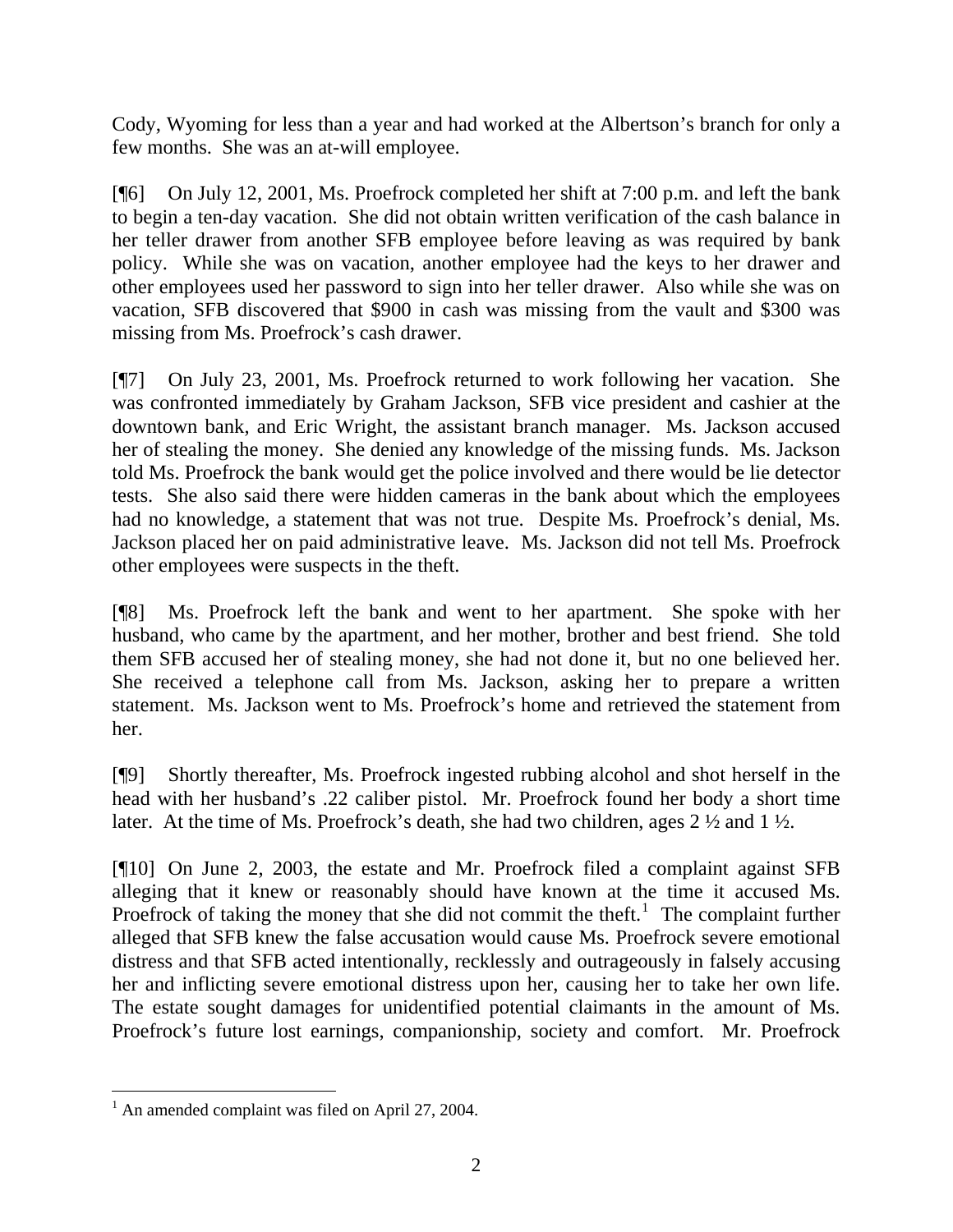sought damages for the emotional distress he suffered from finding his wife shortly after her suicide. The estate and Mr. Proefrock also sought punitive damages.

[¶11] Six months later, SFB filed a motion for summary judgment claiming it owed no duty to Ms. Proefrock, there was no evidence showing SFB's conduct caused Ms. Proefrock's suicide, there was no evidence SFB acted outrageously, intentionally or recklessly to cause Ms. Proefrock severe emotional distress and the claim was barred by worker's compensation. The estate and Mr. Proefrock filed a response in which they asserted genuine issues of material fact existed for trial concerning whether:

> (1) SFB's false accusation of [Ms. Proefrock] was outrageous, and a willful departure from acceptable banking practices, and (2) SFB's false accusation induced in [Ms. Proefrock] a mental state that made it impossible for her to resist the impulse to end her own life, and was a substantial factor in [Ms. Proefrock]'s suicide.

The district court heard argument on the motion and, by order dated March 14, 2005, granted summary judgment in favor of SFB. In its order, the district court concluded:

> [T]here are no genuine issues as to any material facts in this case and that Defendant is entitled to judgment as a matter of law and summary judgment should be granted to Defendant.

> While the Plaintiffs have made numerous inferences and raised theories of conspiracy and cover-up, the Court finds that such inferences are not reasonable inferences that can be fairly drawn from the evidence or are otherwise supported by unwarranted and inadmissible speculation.

The estate and Mr. Proefrock appealed the order to this Court.

#### **STANDARD OF REVIEW**

Summary judgment is proper "if the pleadings, depositions, answers to interrogatories, and admissions on file, together with the affidavits, if any, show that there is no genuine issue as to any material fact and that the moving party is entitled to a judgment as a matter of law." W.R.C.P. 56(c). A genuine issue of material fact exists when a disputed fact, if proven, would establish or refute an essential element of a cause of action or a defense that a party has asserted.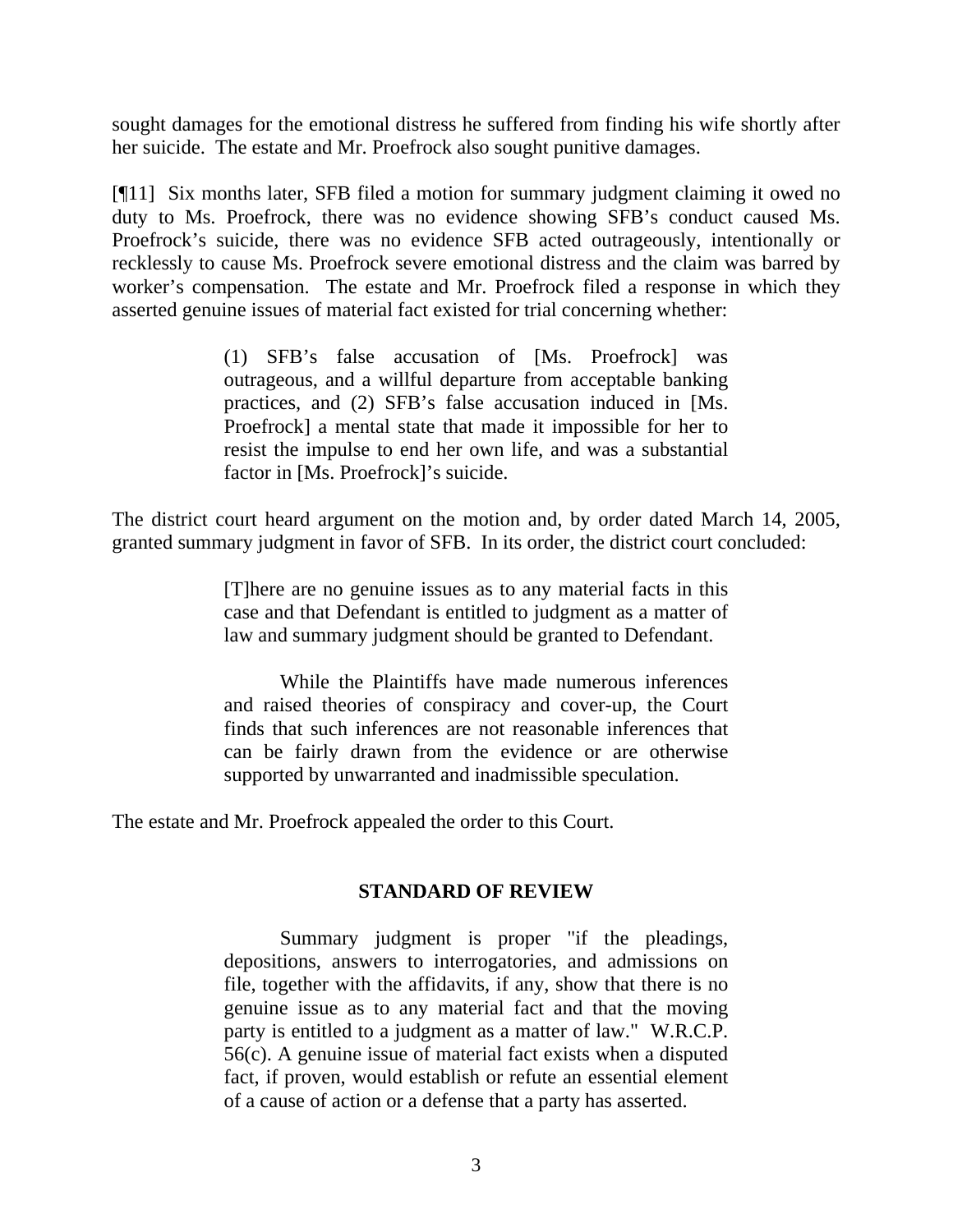We evaluate the propriety of a summary judgment by employing the same standards and by examining the same material as the district court. We examine *de novo* the record, in the light most favorable to the party opposing the motion, affording to that party the benefit of all favorable inferences that may be drawn from the record. If upon review of the record, doubt exists about the presence of issues of material fact, that doubt must be resolved against the party seeking summary judgment. We accord no deference to the district court's decisions on issues of law.

*Linton v. E.C. Cates Agency, Inc*., 2005 WY 63, ¶¶ 6-7, 113 P.3d 26, 28 (Wyo. 2005) (citations omitted).

[¶12] The standard of review is refined somewhat when applied to summary judgment in a negligence case.

> "Summary judgment is not favored in a negligence action and is, therefore, subject to more exacting scrutiny. We have, however, affirmed summary judgment in negligence cases where the record failed to establish the existence of a genuine issue of material fact. *See Krier v. Safeway Stores 46, Inc*., 943 P.2d 405 (Wyo.1997) (failure to establish duty); *Popejoy v. Steinle*, 820 P.2d 545 (Wyo.1991) (failure of proof of underlying claim of a joint venture*); MacKrell v. Bell H2S Safety*, 795 P.2d 776 (Wyo.1990) (failure of proof of defendant's duty); *DeWald v. State*, 719 P.2d 643 (Wyo.1986) (cause element was pure speculation); and *Fiedler v. Steger*, 713 P.2d 773 (Wyo.1986) (failure to establish cause in a medical malpractice action).

> After a movant has adequately supported the motion for summary judgment, the opposing party must come forward with competent evidence admissible at trial showing there are genuine issues of material fact. The opposing party must affirmatively set forth material, specific facts in opposition to a motion for summary judgment, and cannot rely only upon allegations and pleadings . . ., and conclusory statements or mere opinions are insufficient to satisfy the opposing party's burden."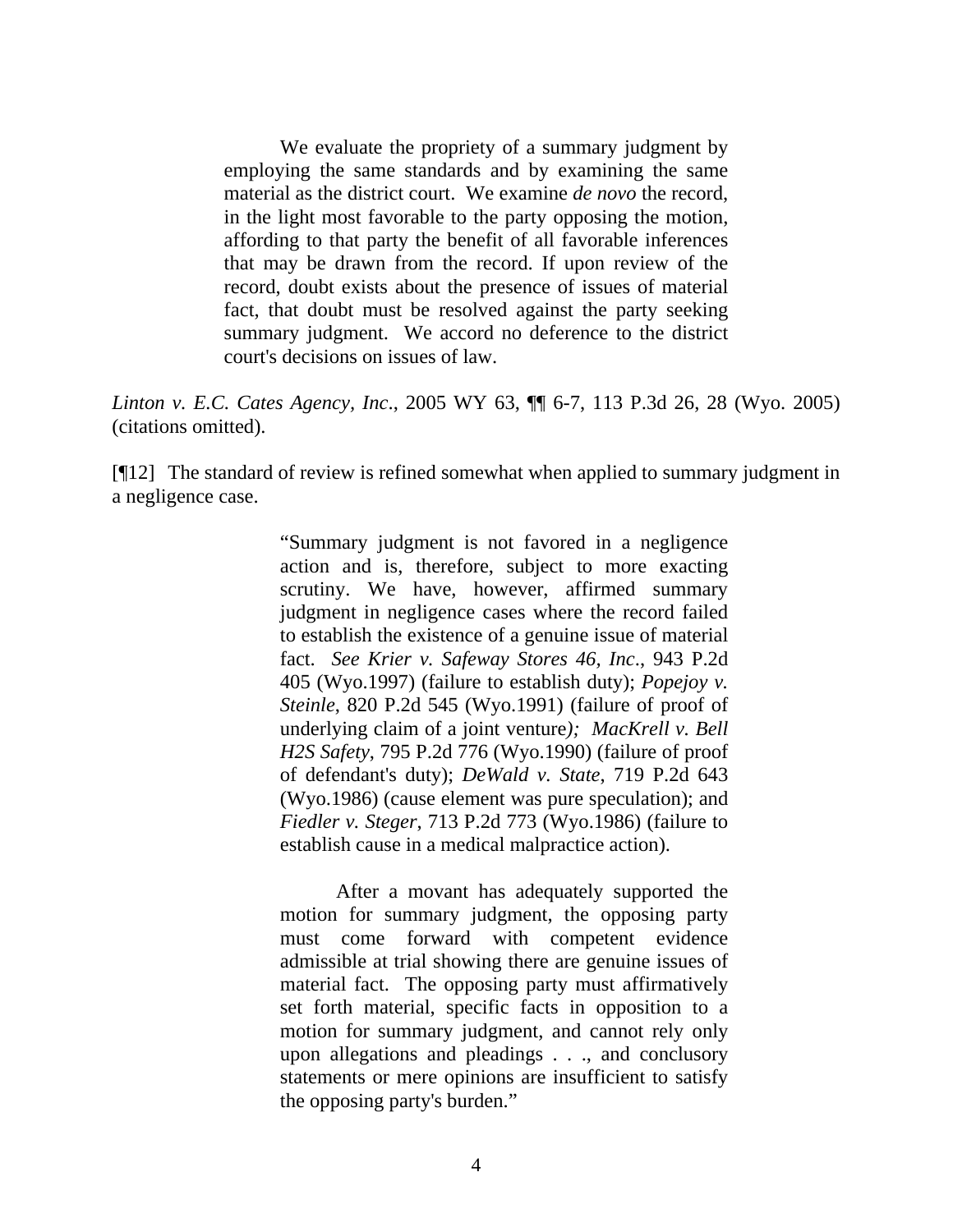The evidence opposing a prima facie case on a motion for summary judgment "must be competent and admissible, lest the rule permitting summary judgments be entirely eviscerated by plaintiffs proceeding to trial on the basis of mere conjecture or wishful speculation." Speculation, conjecture, the suggestion of a possibility, guesses, or even probability, are insufficient to establish an issue of material fact.

*Jones v. Schabron*, 2005 WY 65, ¶¶ 9-11, 113 P.3d 34, 37 (Wyo. 2005) (some citations omitted).

### **DISCUSSION**

#### *1. Worker's Compensation Immunity*

[¶13] As a preliminary matter, we address the fourth issue raised by the estate and Mr. Proefrock–whether SFB is immune from claims arising out of Ms. Proefrock's death by virtue of the Wyoming Worker's Compensation statutes, Wyo. Stat. Ann. § 27-14-101 *et seq*. (LexisNexis 2005). In addressing this issue, we note it is questionable whether the issue is properly before us. SFB raised the immunity claim in its summary judgment motion. In granting the motion, the district court did not rule on the claim. The estate and Mr. Proefrock resurrected the issue on appeal, claiming SFB is not immune. Despite the unusual manner in which the issue comes before us, we briefly address it.

[¶14] In its summary judgment brief, SFB claimed that it was immune from tort liability for Ms. Proefrock's death by virtue of the worker's compensation statutes. Citing *Baker v. Wendy's of Montana, Inc.,* 687 P.2d 885 (Wyo. 1984), SFB argued that the estate and Mr. Proefrock were claiming essentially that SFB's actions created such unusual employment conditions that they caused Ms. Proefrock's death. Like the employee's injury in *Baker*, therefore, the bank argued, the injury here, Ms. Proefrock's death, was covered by worker's compensation and the tort claim was barred. Citing § 27-14-  $102(a)(xi)(G)$  and (J), the estate and Mr. Proefrock contended SFB was not immune because Ms. Proefrock suffered no compensable physical injury giving rise to a simultaneous or subsequent mental injury that caused her suicide.

[¶15] We hold the claim is not barred by worker's compensation. Section 27-14-  $102(a)(xi)(B)$  provides in pertinent part that the term "injury" does not include:

(B) Injury caused by: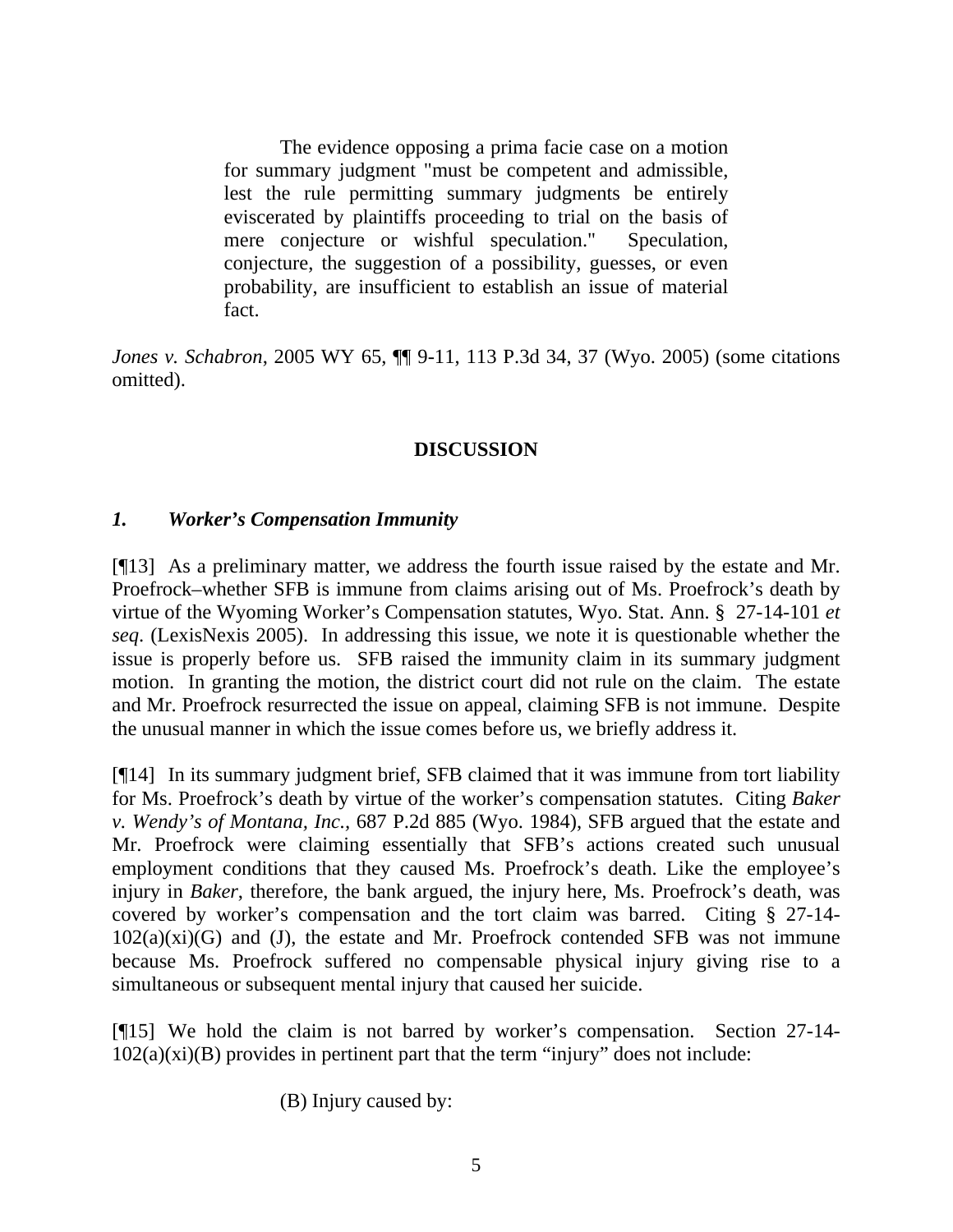(II) The employee's willful intention to injure or kill himself . . . .

To the extent Ms. Proefrock willfully intended to kill herself, this provision barred recovery under the worker's compensation statutes. Section 27-14-102(a)(xi)(J) further excludes coverage for:

> Any mental injury unless it is caused by a compensable physical injury, it occurs subsequent to or simultaneously with, the physical injury and it is established by clear and convincing evidence . . . .

On the basis of this provision, we have held that where a claimant provides clear and convincing evidence that an employee's suicide or attempted suicide was the result of mental injury suffered subsequent to a compensable physical injury, the claim is covered by worker's compensation. *Brierley v. State ex rel. Wyo. Workers' Safety and Comp. Div.*, 2002 WY 121, ¶ 12, 52 P.3d 564, 569 (Wyo. 2002). Under the plain language of the statute, claims are not covered where the mental injury and resulting suicide were not caused by a compensable physical injury. There was no allegation Ms. Proefrock suffered a compensable physical injury. Therefore, the claims arising out of her suicide were not covered.

#### *2. Intentional Infliction of Emotional Distress*

. . .

[¶16] The estate and Mr. Proefrock claim the district court improperly granted summary judgment on their intentional infliction of emotional distress claim. The gist of their claim was that SFB acted outrageously by accusing Ms. Proefrock of taking the money when it knew or should have known that she did not. Specifically, the complaint alleged SFB knew or should have known that: the cash balance in Ms. Proefrock's teller drawer was not verified when she left for vacation as required by SFB policies and procedures; another teller was in possession of the keys and had access to Ms. Proefrock's teller drawer while she was on vacation; other employees used Ms. Proefrock's password to sign into her teller drawer while she was on vacation; and accounting entries were made during Ms. Proefrock's absence which implicated others in the missing funds. The estate and Mr. Proefrock also claimed SFB acted outrageously by making material misrepresentations of fact when they accused Ms. Proefrock of theft, including that SFB had cameras of which employees were not aware; Ms. Proefrock was the only suspect; and, funds were in fact missing from the branch. They alleged SFB acted outrageously in failing to disclose to Ms. Proefrock that other employees were suspects in the theft and in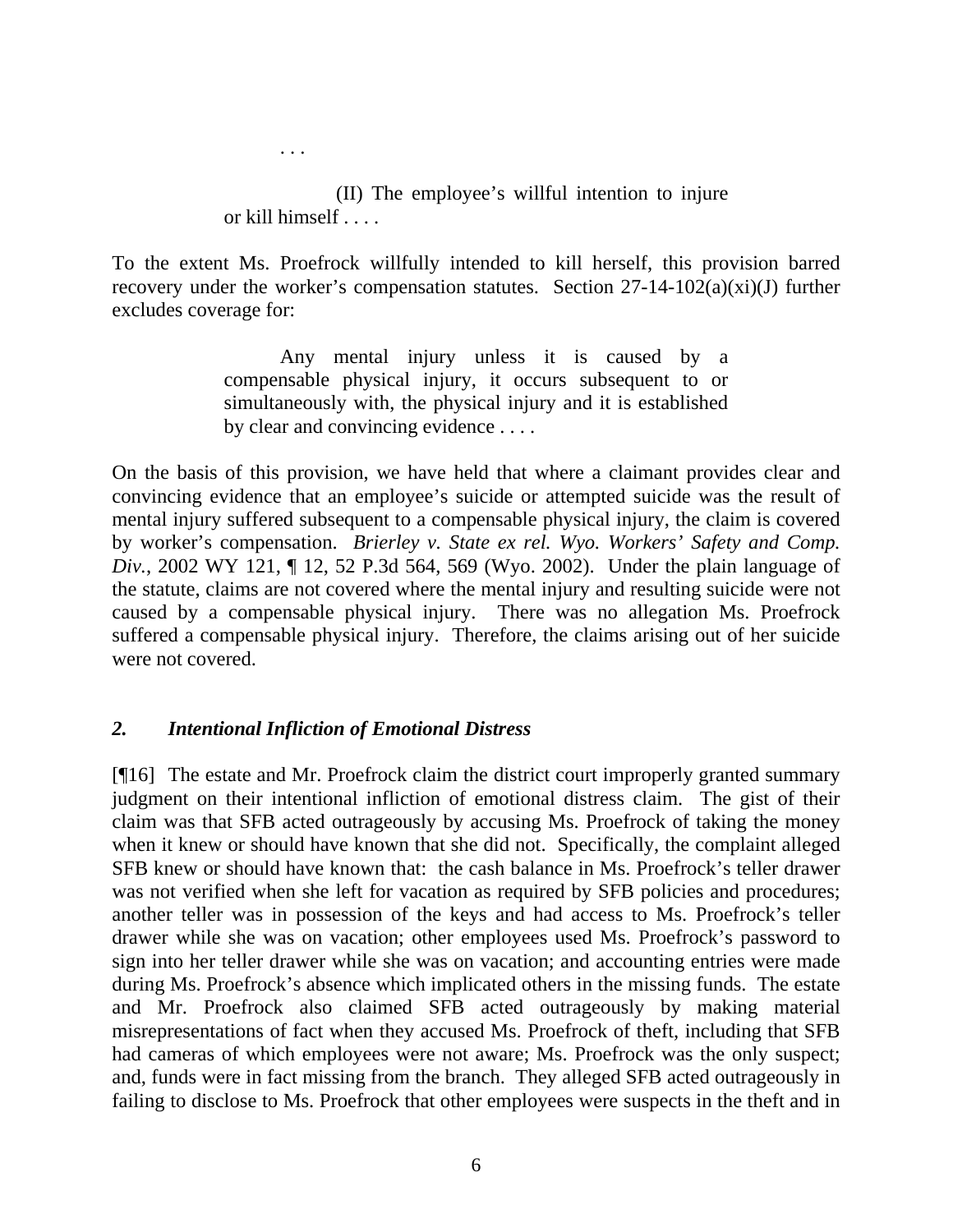accusing her, sending her home and requiring her to immediately submit a written statement for the police.

[¶17] SFB argues Ms. Proefrock's intentional and voluntary act in taking her own life was an intervening cause, which broke the chain of causation and precluded a finding of liability. SFB also asserts even if the chain of causation had not been broken, its actions in confronting Ms. Proefrock about the missing funds, placing her on paid administrative leave, and asking her to provide a written statement were not extreme and outrageous. Applying the rule that the court determines in the first instance whether conduct was extreme and outrageous, SFB asserts summary judgment was proper. SFB also contends the district court's order must be affirmed because there was no evidence SFB intended to cause harm to Ms. Proefrock and because a reasonable person would have had no way of knowing that confronting Ms. Proefrock and placing her on paid administrative leave would cause her to take her own life.

[¶18] In *Leithead v. American Colloid Co*., 721 P.2d 1059, 1065 (Wyo. 1986), this Court recognized a claim for intentional infliction of emotional distress as stated in the Restatement (Second) of Torts, § 46 (1965), which provides:

"Outrageous Conduct Causing Severe Emotional Distress

(1) One who by extreme and outrageous conduct intentionally or recklessly causes severe emotional distress to another is subject to liability for such emotional distress, and if bodily harm to the other results from it, for such bodily harm."

We adopted the definition of extreme and outrageous conduct found in comment "d" of the Restatement–conduct "which goes beyond all possible bounds of decency, is regarded as atrocious, and is utterly intolerable in a civilized community." *Leithead*, 721 P.2d at 1066. We also recognized the separate functions of the court and jury described in comment "h" of the Restatement:

> "It is for the court to determine, in the first instance, whether the defendant's conduct may reasonably be regarded as so extreme and outrageous as to permit recovery, or whether it is necessarily so. Where reasonable men may differ, it is for the jury, subject to the control of the court, to determine whether, in the particular case, the conduct has been sufficiently extreme and outrageous to result in liability."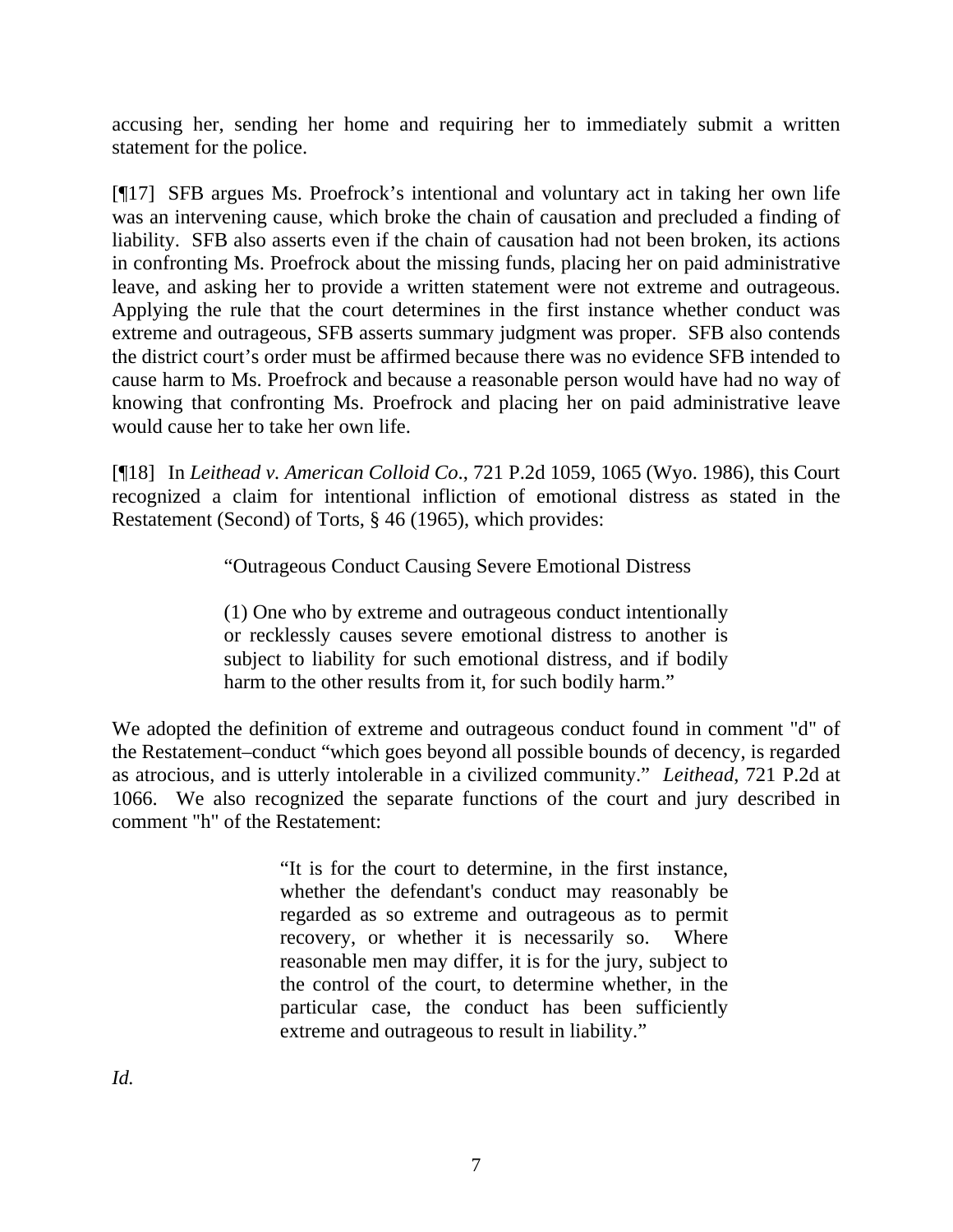[¶19] Since *Leithead*, we have applied these principles with varying results in a number of employment cases. In three of those cases, we held the evidence established a genuine issue of material fact on the issue of outrageousness. *Wilder v. Cody Country Chamber of Commerce*, 868 P.2d 211 (Wyo. 1994) (employer placed the employee on probation, cut his pay, altered his employment status, required him to publicly accept responsibility for the employer's financial problems, terminated him without conducting the audit that was promised and then publicly objected to his employment by other employers); *Kanzler v. Renner*, 937 P.2d 1337 (Wyo. 1997) (repeated incidents in which employee was subjected by co-employee to being stared at, followed, subjected to sexuallymotivated advances and physically intimidating behavior); *Worley v. Wyoming Bottling Co., Inc*., 1 P.3d 615 (Wyo. 2000) (repeated threats of termination, demands for impossibly large increases in sales, withholding pay raise, vilification for minor infractions despite stellar work performance, demotion and, finally, termination.) In two other employment cases, we held the evidence did not establish a genuine issue of material fact concerning outrageousness. *Terry v. Pioneer Press, Inc*., 947 P.2d 273 (Wyo. 1997) (summary judgment proper despite allegations of termination when superiors knew employee was vulnerable due to the death of a long-time friend; had a close personal relationship with one of his superiors; and his own son was hired to replace him); *Hoflund v. Airport Golf Club*, 2005 WY 17, 105 P.3d 1079 (Wyo. 2005) (no competent evidence that termination was in retaliation for reporting sexual harassment.)

[¶20] We have also recognized the tort of intentional infliction of emotional distress in contexts other than termination cases. In *Bevan v. Fix*, 2002 WY 43, 42 P.3d 1013 (Wyo. 2002), we reversed a district court ruling granting summary judgment on an intentional infliction of emotional distress claim in a case involving a domestic altercation. We held evidence showing the defendant beat, kicked, punched and choked the mother in the presence of her two children while screaming he wanted to kill her was sufficient to defeat summary judgment on the issue of outrageousness.

[¶21] Of the cases in which we have considered claims for intentional infliction of emotional distress, *R.D. v. W.H*., 875 P.2d 26 (Wyo. 1994) is most closely on point. In that case, the husband of a woman who committed suicide claimed her stepfather caused her death by sexually abusing her as a child and adolescent and providing her with the means to kill herself when he knew she was suicidal. We expressly recognized a claim for third party intentional infliction of emotional distress as described in § 46 of the Restatement (Second) of Torts:

> "(2) Where [extreme and outrageous] conduct is directed at a third person, the actor is subject to liability if he intentionally or recklessly causes severe emotional distress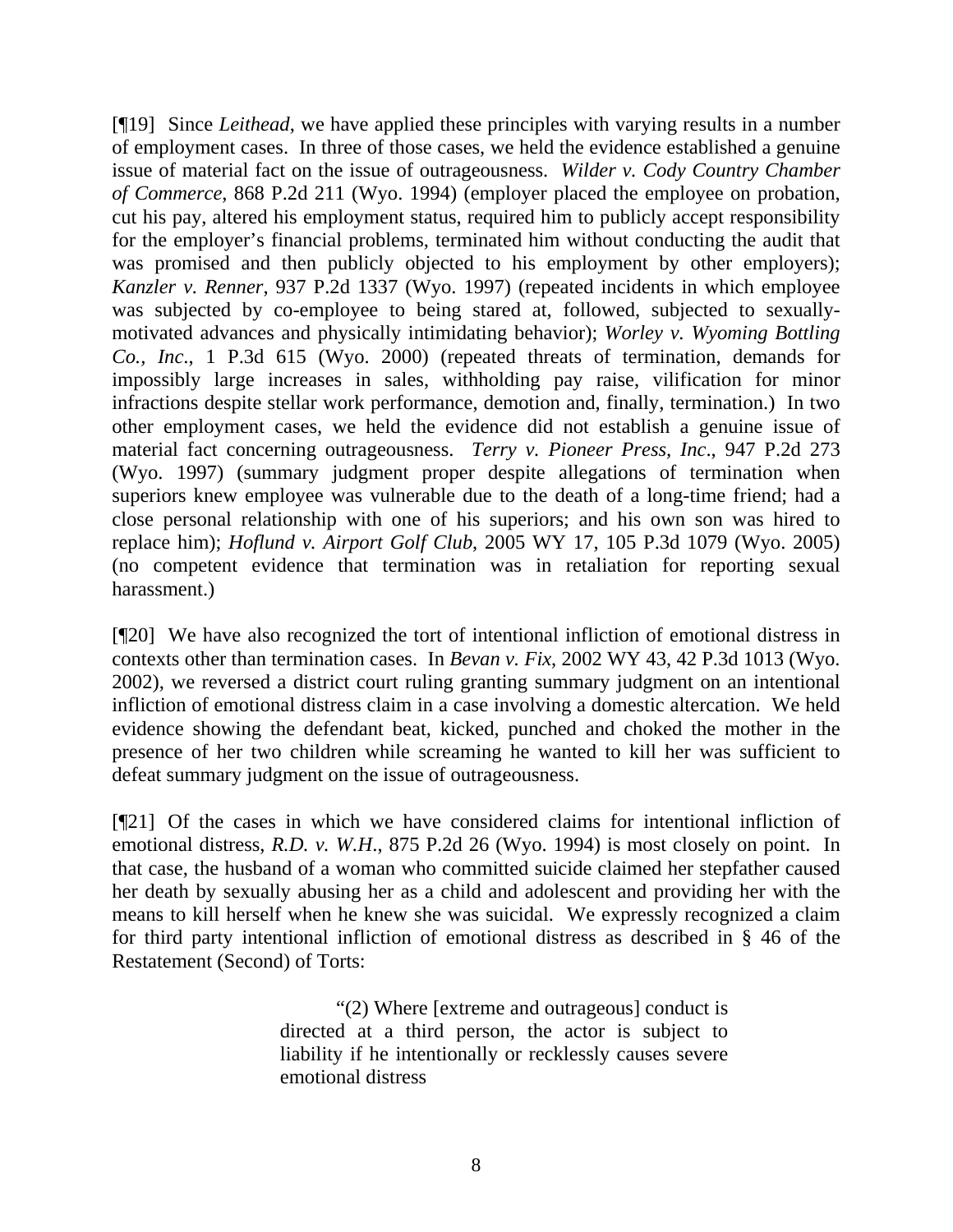(a) to a member of such person's immediate family who is present at the time, whether or not such distress results in bodily harm, or

 (b) to any other person who is present at the time, if such distress results in bodily harm."

*R.D.*, 875 P.2d at 32.

In accordance with comment "l" of the Restatement, we also recognized a narrow exception to the language in  $\S$  46(2) requiring presence at the time of the outrageous conduct. In his complaint, the decedent's husband alleged the sexual abuse by her stepfather throughout her childhood, adolescence and early adulthood caused her psychiatric difficulties and to attempt suicide. In 1990, decedent borrowed a firearm from her stepfather and used it to attempt suicide. Five days later, decedent asked her stepfather to help her obtain a prescription for Elavil, a drug she previously used to attempt suicide. Her stepfather obtained the prescription for her. She ingested an overdose and died several days later. Although her husband and his minor child were not present when the alleged outrageous conduct occurred, we held the facts presented demanded special consideration. We said:

> [Husband] and the minor child were present in the immediate aftermath of the tragic results of [stepfather]'s outrageous conduct, and the suicide was the final result of a continuing course of conduct instigated by [stepfather]. Accordingly, [husband] sufficiently pleaded a cause of action for intentional infliction of emotional distress, and his claim should not have been dismissed.

*R.D.*, 875 P.2d at 33-34.

[¶22] With this precedent in mind, we turn to consideration of the evidence presented. As the estate and Mr. Proefrock correctly point out, our first task is to determine whether SFB's conduct in accusing Ms. Proefrock of theft and sending her home was extreme and outrageous, that is, whether it went beyond all bounds of decency such that it could be regarded as atrocious and utterly intolerable in a civilized community. As mentioned above, this determination is for the court in the first instance; it is only where reasonable minds may differ as to whether conduct is sufficiently extreme and outrageous that the determination is for the jury. Applying this standard, we conclude summary judgment was proper.

[¶23] Viewed in the light most favorable to the estate and Mr. Proefrock, the evidence showed that upon discovering that \$900 was missing from the vault at the Albertson's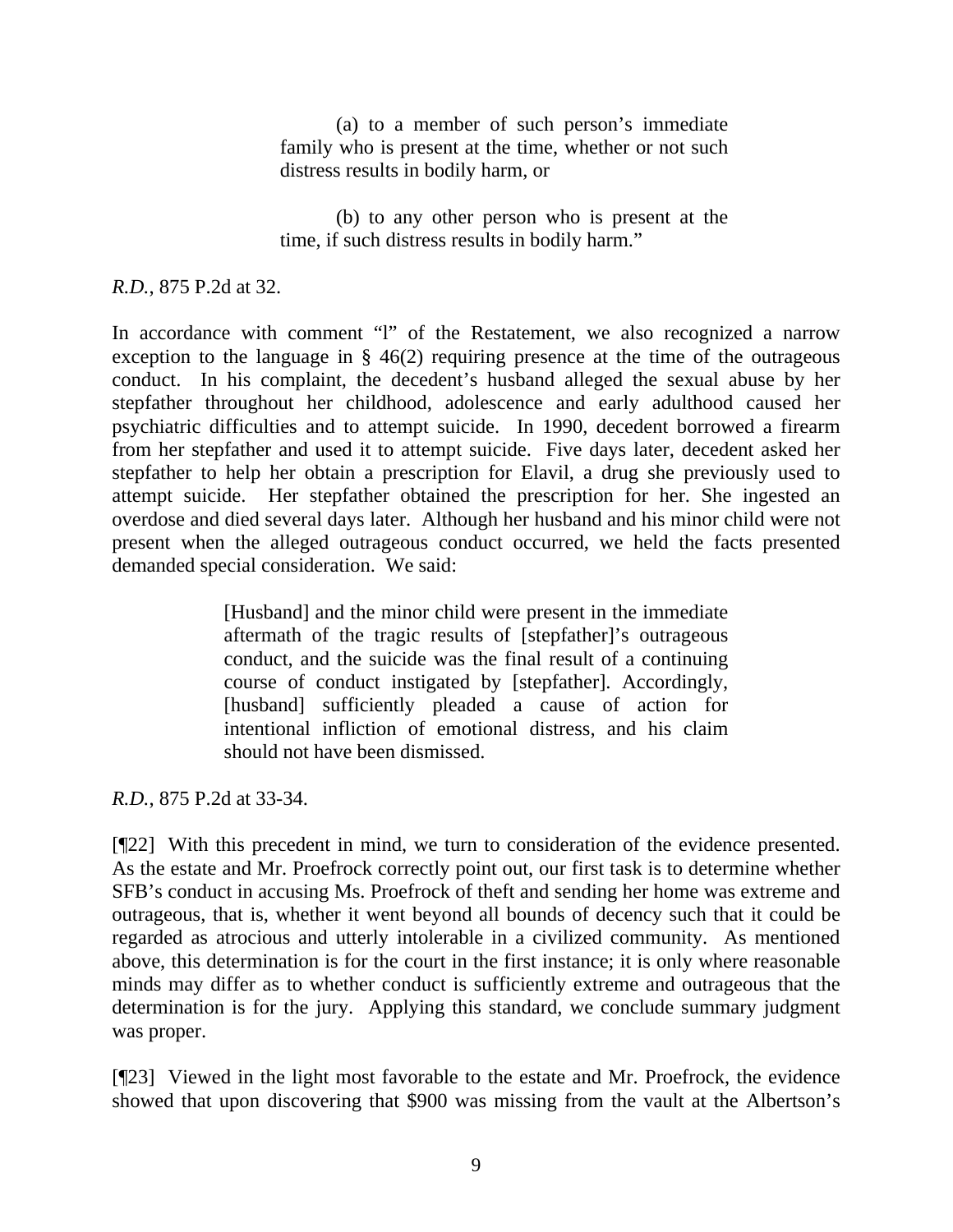branch, Ms. Jackson asked Mr. Wright to audit each teller drawer. Initially, the audit revealed a \$500 shortage in teller Katie Clucas's drawer. Ms. Jackson spoke with Ms. Clucas about the shortage in her drawer and the vault. Ms. Clucas denied any knowledge of the missing funds but, in reference to the shortage in her drawer, asked if the coin she had purchased from Ms. Proefrock had been counted in the audit. Ms. Jackson did not know but said she would ask Mr. Wright; meanwhile, Ms. Clucas was placed on paid administrative leave. She was told the bank would involve the police and that lie detector tests would be given. She was also asked to provide a written statement.

[¶24] After meeting with Ms. Clucas, Ms. Jackson informed Mr. Wright about the coin purchase Ms. Clucas mentioned. He recounted the drawer, this time including the coin, and determined rather than being short Ms. Clucas's drawer contained \$136 more than it should have. There being no shortage in her drawer after all, Ms. Clucas was allowed to return to work the following day.

[¶25] In the meantime, Mr. Wright and another employee audited the other teller drawers at the Albertsons branch and found the \$300 shortage in Ms. Proefrock's drawer. Mr. Wright informed Ms. Jackson of the \$300 shortage and told her \$100 was missing from three different bundles in Ms. Proefrock's drawer, similar to the way in which bills of different denominations had been removed from individual strapped bundles in the vault.

[¶26] When Mr. Wright's audit was completed, another SFB employee performed a second audit. On July 20, 2001, Ms. Jackson reported the results of the audits to the bank president. Together they decided Ms. Jackson should be at the branch bank with Mr. Wright to talk with Ms. Proefrock when she returned to work from vacation on Monday morning, July 23, 2001.

[¶27] As planned, Ms. Jackson arrived at the bank shortly after 8:00 a.m. on July 23. Ms. Proefrock arrived a few minutes later. According to Ms. Proefrock's family and friend, Ms. Jackson accused her of taking the money. Ms. Proefrock denied it. Ms. Jackson told her to go home–she would be on paid administrative leave until the matter was resolved. She told Ms. Proefrock there would be an investigation involving law enforcement, lie detector tests and a review of the security tapes. According to Mr. Wright, Ms. Jackson asked Ms. Proefrock several times if there was anything she wanted to tell them and told her there were cameras located in the branch bank about which the employees were not aware.

[¶28] After Ms. Proefrock left, Ms. Jackson called her to obtain the written statement. Ms. Proefrock said she would prepare one. Ms. Jackson drove to her apartment and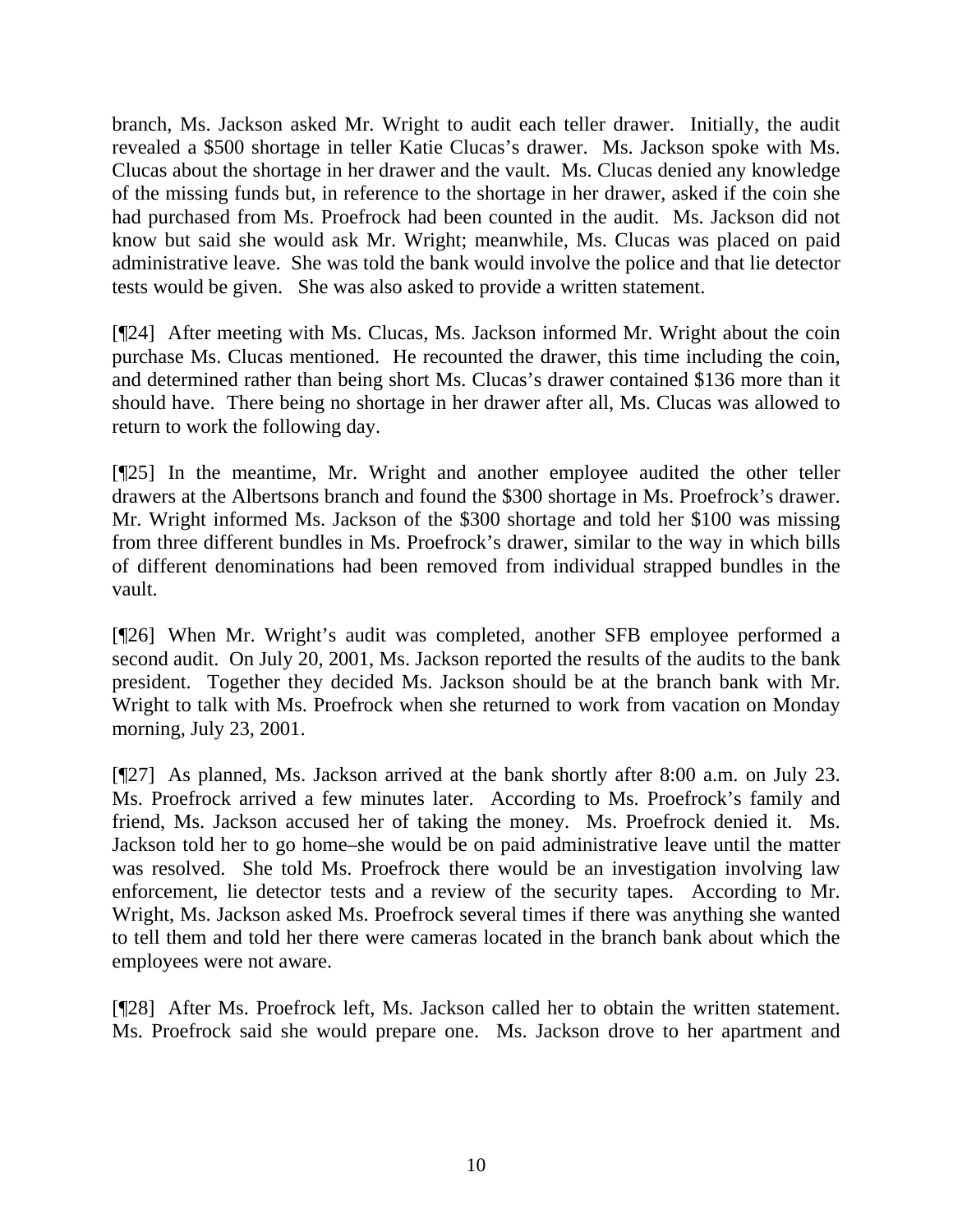obtained the statement.<sup>[2](#page-12-0)</sup> Ms. Proefrock handed her the statement through the partially opened door.

[¶29] Sometime that morning, Ms. Proefrock spoke with her husband, who came by the apartment, and her mother, brother and best friend by telephone. She told them SFB had accused her of taking the money, she did not do it, but no one believed her. All of the people to whom Ms. Proefrock spoke said she seemed upset, but sounded like she was in control and could handle the situation. Within a couple of hours, however, Ms. Proefrock was dead from a self-inflicted gunshot wound.

[¶30] This evidence would not lead reasonable minds to conclude SFB's conduct was extreme and outrageous. Upon learning that over \$1,000 was missing from the Albertson's branch, SFB conducted an investigation involving the audit of all of the teller drawers and questioning those tellers whose drawers did not balance. Contrary to the assertion of the estate and Mr. Proefrock, Ms. Proefrock was not singled out as the only suspect. The undisputed evidence showed that other branch employees were also considered suspects. On its face, this does not constitute extreme and outrageous conduct.

[¶31] The estate and Mr. Proefrock assert, however, genuine issues of material fact existed as to whether SFB's conduct was extreme and outrageous because they presented evidence, gathered after Ms. Proefrock's death, showing SFB knew or should have known she did not take the money and intentionally accused her anyway, knowing the accusation would cause severe emotional distress. They presented detailed and lengthy argument and documentation concerning the intricacies of teller operations at SFB. They asserted it was SFB policy for a teller who was leaving for vacation to balance her drawer at the end of her shift and have her supervisor or a co-employee verify the balance. The balance sheet Ms. Proefrock filled out at the end of her shift on July 12, 2001, is missing the verification. Pursuant to SFB procedures, they argue, the omission should have been caught first by Mr. Wright on July 13 and, if not, then by Susan Beatty the following Monday. Mr. Wright and Ms. Beatty testified they did not catch the omission. The estate an Mr. Proefrock contend Mr. Wright and Ms. Beatty either failed to follow internal control procedures designed to cross-check and verify teller drawer balances, or they are lying, they did follow correct procedure, Ms. Proefrock's drawer balanced, and they willfully withheld evidence of Ms. Proefrock's innocence and falsely accused her of taking the money when they knew she did not.

<span id="page-12-0"></span> $2^2$  The handwritten statement reads:

 <sup>&</sup>quot;I have no knowledge of any missing money from the Albertson's vault or from my drawer. I will do anything in my power to help search for the money, or aid in any way possible."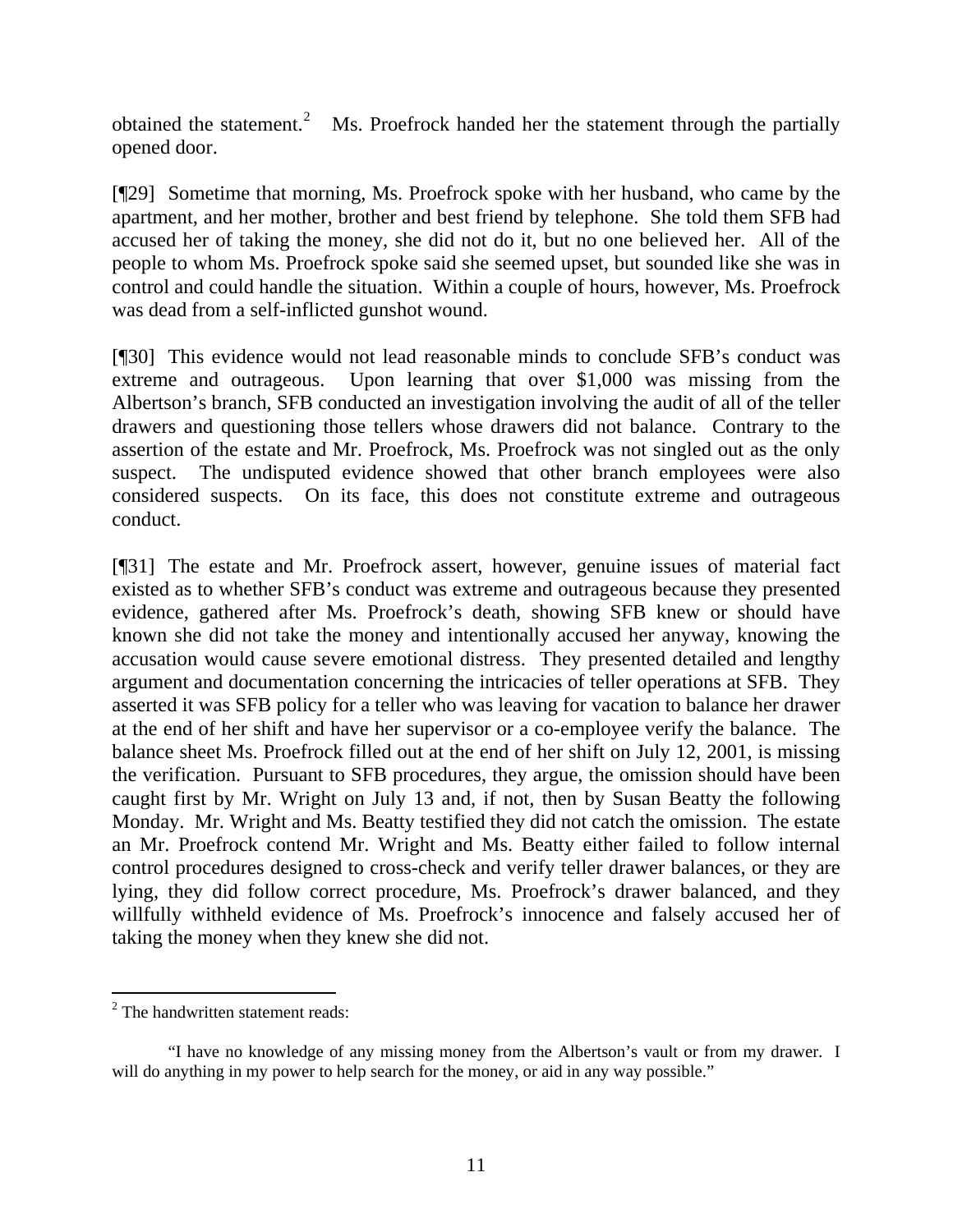[¶32] The difficulties with this argument are several. First, there is no evidence SFB knew on the date of Ms. Proefrock's suicide–or indeed knows even now–that she did not take the money. After a lengthy and thorough investigation involving potential suspects, the prosecuting attorney concluded he did not have sufficient evidence to charge anyone with the theft and declined to prosecute. Thus, there is no evidence SFB *falsely* accused Ms. Proefrock. The efforts of the estate and Mr. Proefrock to prove otherwise are purely speculative and require the court to believe Ms. Jackson and Mr. Wright knew Ms. Proefrock's drawer balance was not verified, balanced it themselves, lied about having done so, willfully withheld that information and set Ms. Proefrock up to take the blame for the missing funds. These assertions are unsupported by any evidence and require a leap we are not willing to make.

[¶33] Second, there is no evidence supporting the claim Mr. Wright and Ms. Beatty *willfully* withheld information which would have shown Ms. Proefrock's innocence. Their undisputed testimony was they did not catch the missing information on the balance sheet Ms. Proefrock filled out before leaving for vacation. The assertion that they reviewed the form, it was properly filled out and they are hiding evidence is based entirely on accusation and conjecture, which is not sufficient to create a genuine issue of material fact and overcome summary judgment.

[¶34] This leaves the estate and Mr. Proefrock with the contention that SFB, and specifically Ms. Beatty and Mr. Wright, failed to follow internal control procedures by checking the teller balance sheet and following up when they discovered the balance had not been verified. Throughout their appellate brief, they refer to "suspicious events," "breaches of policy," "improprieties," and "surprising entries." Such assertions are not sufficient to show that SFB intentionally and recklessly engaged in conduct so extreme and outrageous as to cause Ms. Proefrock such severe emotional distress that she took her own life. At most, the accusations suggest at the point when Ms. Proefrock committed suicide, SFB had not followed up on all possible avenues for investigating the missing funds. Ms. Proefrock's tragic and almost immediate action in taking her life likely disrupted those efforts and the matter was turned over to the police.

[¶35] Giving the estate and Mr. Proefrock all favorable inferences, SFB's actions after discovering the missing money may have been unfinished. By the time of Ms. Proefrock's suicide, SFB personnel may not have performed a complete investigation. Such is not sufficient to show extreme and outrageous conduct. As quoted above, comment "d" of the Restatement section states:

> Generally, the case is one in which the recitation of the facts to an average member of the community would arouse his resentment against the actor, and lead him to exclaim, "Outrageous!"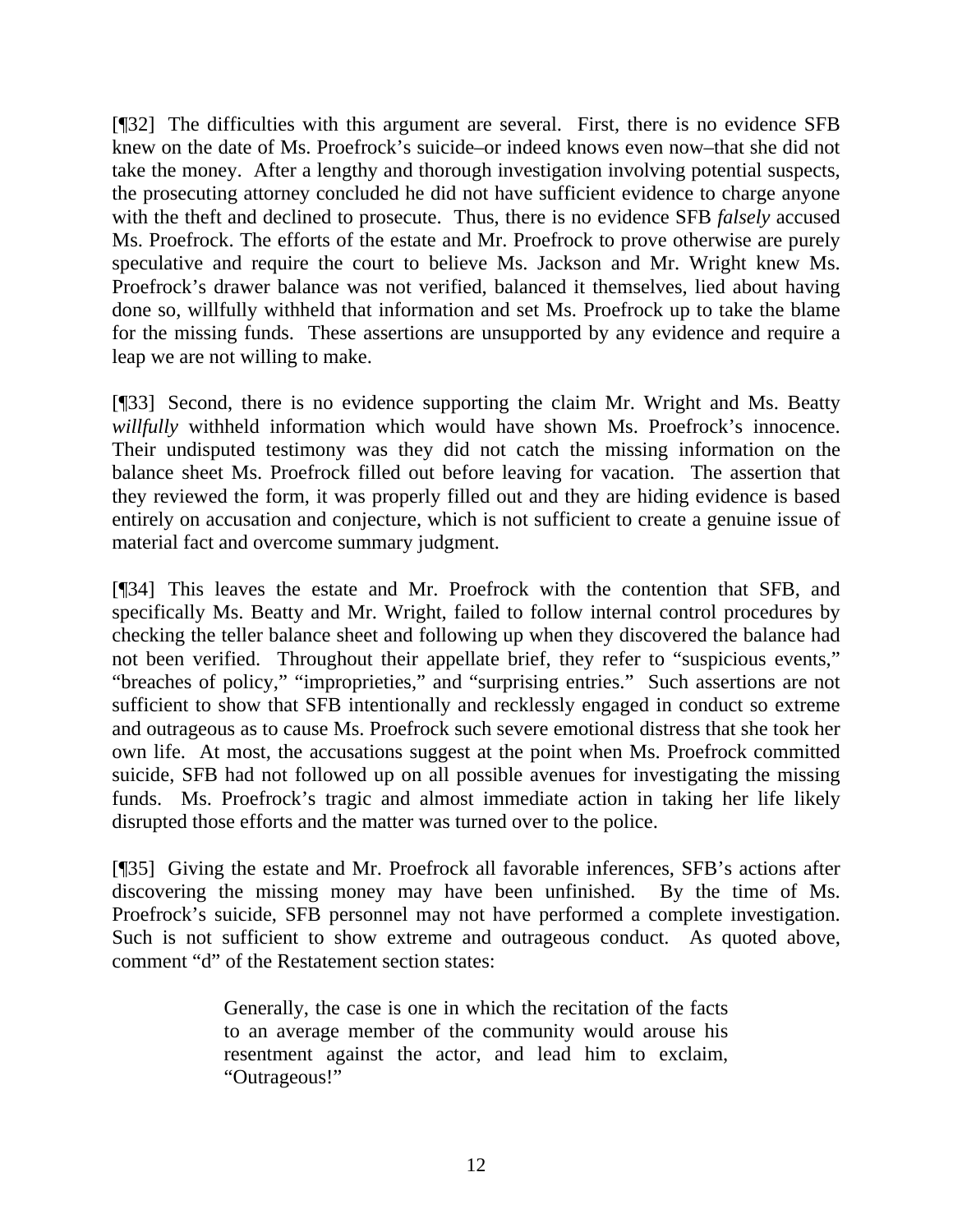[¶36] Having exhaustively reviewed the record in this case, we are unable to conclude an average member of the community confronted with these facts would find SFB's conduct extreme and outrageous. Ms. Proefrock's drawer was found not to balance while she was away on vacation. She, along with other branch employees, was considered a suspect. She, like Ms. Clucas, was questioned and advised an investigation would be conducted, law enforcement would be involved and polygraphs would likely be given. She, like Ms. Clucas, was placed on paid administrative leave and asked to submit a written statement.

[¶37] Ms. Proefrock's almost immediate reaction was to take her own life, an act which those closest to her who talked to her that morning in essence said was totally out of character and unforeseeable. She did so before law enforcement began its investigation and thus before it had the opportunity to discover the evidence the estate and Mr. Proefrock gathered in the months following her death. Giving all favorable inferences to the estate and Mr. Proefrock, the evidence simply does not raise a genuine issue of material fact for trial, and summary judgment was proper.

[¶38] The estate and Mr. Proefrock also contend SFB acted outrageously by misrepresenting or failing to disclose facts to Ms. Proefrock, including that SFB had cameras of which employees were not aware; she was the only suspect; and, funds in fact were missing. Although the evidence indicates Ms. Proefrock was the only employee who was told there were hidden cameras, that alone is not sufficient to create a genuine issue of material fact on the issue of outrageousness. The second assertion–that Ms. Jackson failed to disclose that there were other suspects–is likewise insufficient to create a factual question showing outrageousness. The assertion that SFB made a material misrepresentation by telling Ms. Proefrock money was missing is perplexing. From our review of the record, we see no evidence suggesting funds were not missing.

[¶39] Comment "g" of the Restatement (Second) of Torts, § 46 states that an actor is never liable where he has done no more than to insist upon his legal rights in a permissible way, even though he is aware it is certain to cause emotional distress. To illustrate, the Restatement describes a landlord who threatens to evict a mother and her children, knowing they are destitute and ill. The Restatement explains: "Although B's conduct is heartless, he has done no more than the law permits him to do, and he is not liable to A for her emotional distress."

[¶40] Analogizing this illustration to the present case, we are unable to conclude even that SFB's actions were heartless. No evidence was presented showing SFB did anything more than it was legally entitled to do in questioning Ms. Proefrock about the missing funds. This is not a case like *Crump v. P & C Food Markets, Inc*., 576 A.2d 441 (Vt. 1990), where an employee of eighteen years was summarily dismissed after being falsely accused of theft, kept in a three-hour meeting with no opportunity to leave or have lunch,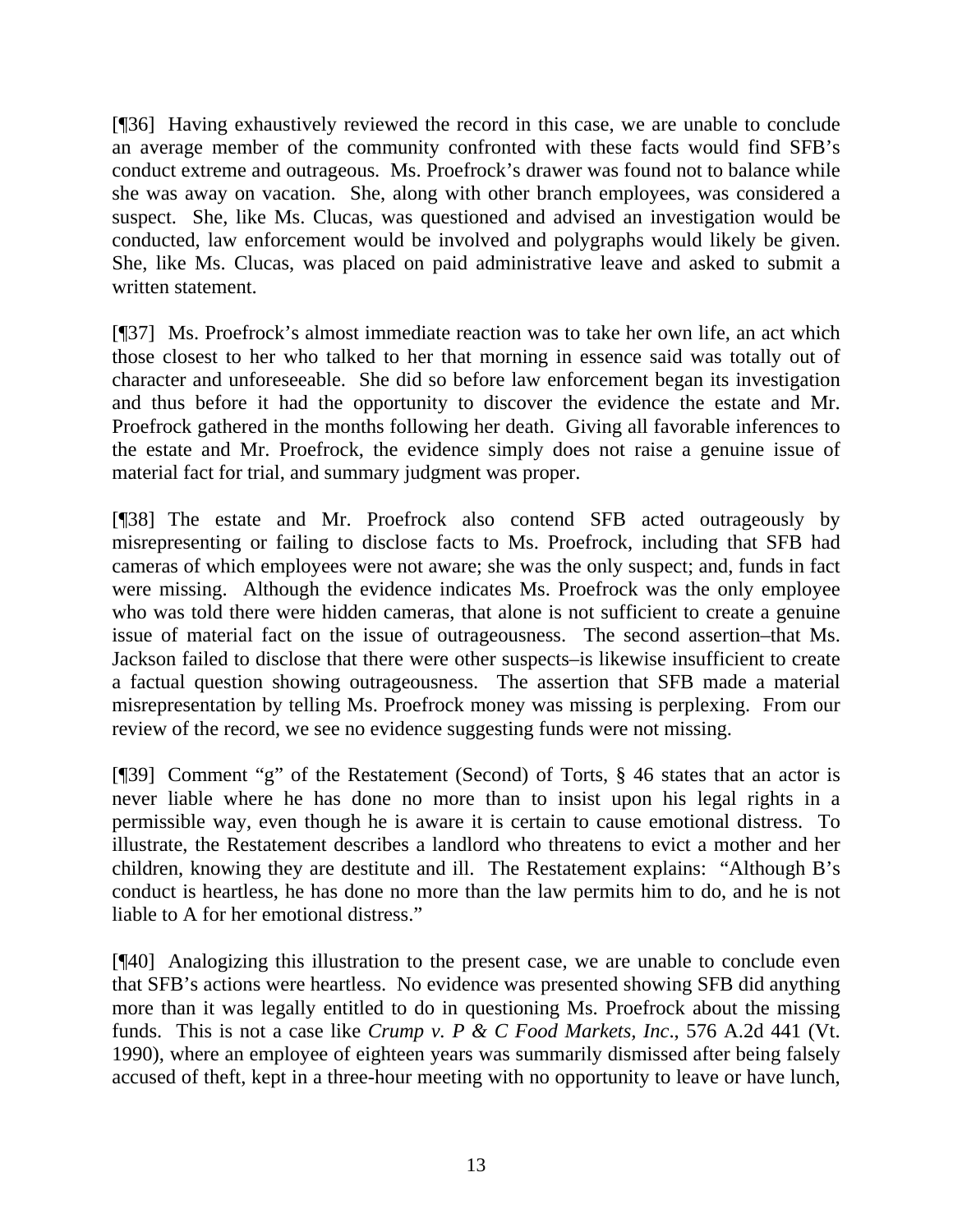badgered to sign a confession and called a thief in published reports. There simply is no evidence of outrageous conduct.

## *3. Foreseeability of Suicide v. Foreseeability of Harm*

[¶41] The estate and Mr. Proefrock claim next that they were not required to show Ms. Proefrock's suicide was foreseeable, they were only required to show it was foreseeable SFB's conduct would cause injury to her. In the context of the claim for intentional infliction of emotional distress, the question of foreseeability becomes relevant only upon finding that SFB's actions were extreme and outrageous. Because we hold that no genuine issue of material fact was presented on the issue of outrageousness, we do not address the foreseeability issue in the context of the intentional infliction claim.

# *4. Negligently Caused Suicide*

[¶42] The estate and Mr. Proefrock assert that Wyoming has recognized a claim for negligently-caused suicide. They cite *R.D*., 875 P.2d at 28, in which we recognized an exception to the general rule that a decedent's intentional and voluntary suicide is an intervening cause which precludes liability for negligence. That exception, adopted from the Restatement (Second) of Torts,  $\S 455$ , applies when the tortfeasor's wrongful act causes the decedent to become insane and the decedent's insanity prevents him from realizing the nature of his act or from controlling his conduct. In such cases, the suicide will not be considered as being an intervening cause and the tortfeasor may be held liable for the suicide. The estate and Mr. Proefrock contend the exception applies here–SFB falsely accused Ms. Proefrock of theft which caused her to become insane and unable to realize the nature of her suicidal act or control her behavior.

[¶43] SFB responds that the exception recognized in *R.D.* should not be applied here because: 1) to do so would make employers potentially liable for unintended and unforeseeable consequences of employment decisions; 2) the facts surrounding Ms. Proefrock's suicide bear no similarity to the facts in *R.D*.; 3) the expert psychiatrist retained by the estate and Mr. Proefrock testified there was no evidence Ms. Proefrock

<span id="page-15-0"></span> $3$  Section 455 provides:

If the actor's negligent conduct so brings about the delirium or insanity of another as to make the actor liable for it, the actor is also liable for harm done by the other to himself while delirious or insane, if his delirium or insanity

<sup>(</sup>a) prevents him from realizing the nature of his act and the certainty or risk of harm involved therein, or

<sup>(</sup>b) makes it impossible for him to resist an impulse caused by his insanity which deprives him of his capacity to govern his conduct in accordance with reason.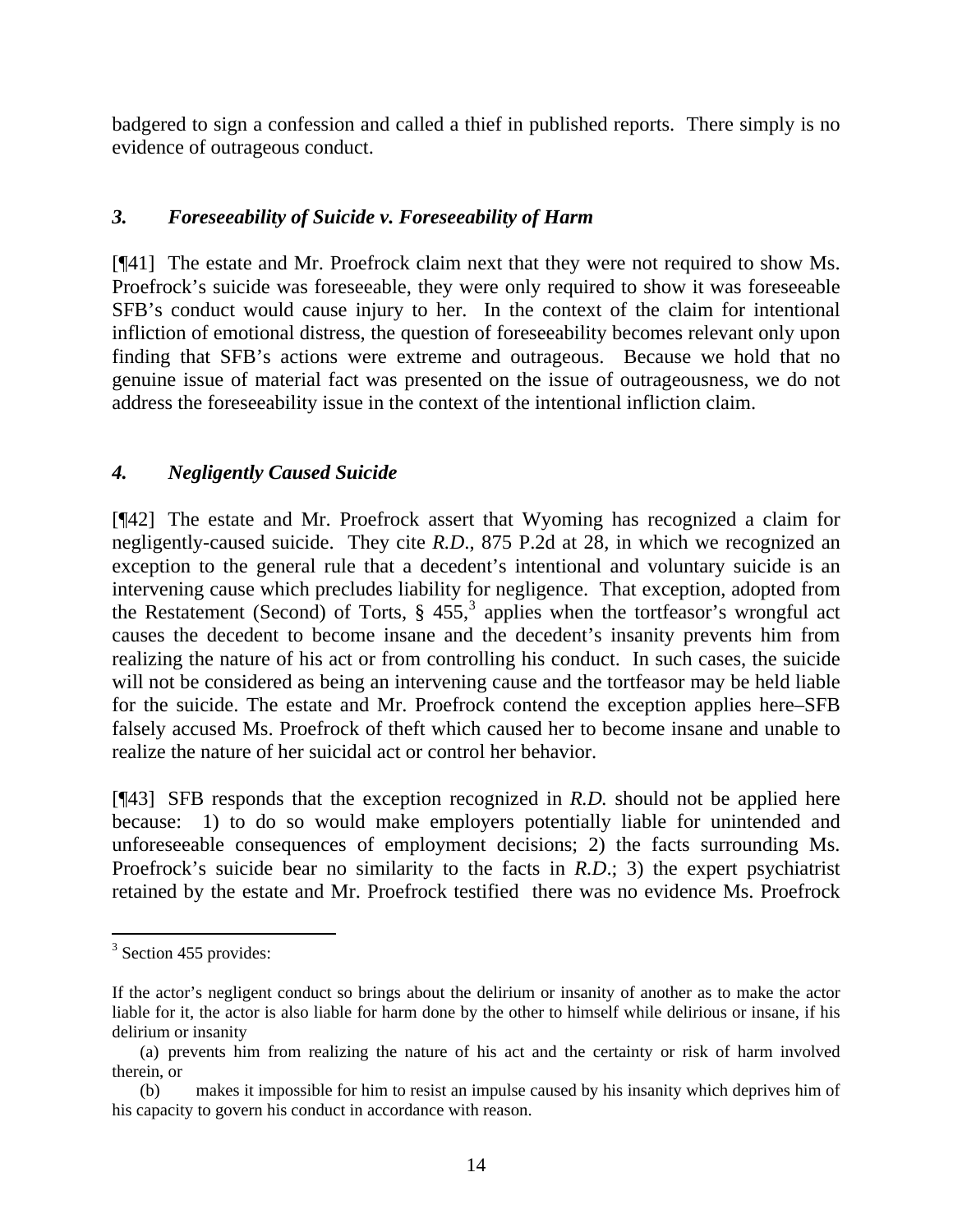was insane prior to or at the time she spoke to family members on July 23 and he could only speculate as to whether anything occurred thereafter to change her mental state.

[¶44] Again, there are several difficulties with the assertions made by the estate and Mr. Proefrock. First and foremost, in order for liability to attach for a decedant's suicide, there must be a wrongful act. As we said in *R.D*., 875 P.2d at 28, "when the tort-feasor's *wrongful* act causes the decedent to become insane and the decedent's insanity prevents him from realizing the nature of his act or from controlling his conduct, the suicide will not be considered as being an intervening cause and the tort-feasor may be held liable for the suicide." Reviewing the evidence presented on the claim that SFB negligently caused Ms. Proefrock's suicide, we hold the trial court properly granted summary judgment. The estate and Mr. Proefrock failed to present facts from which a jury could conclude SFB committed a wrongful act that led to the suicide. As was stated in *Jones v. Schabron*, ¶ 23, 113 P.3d at 39-40:

> A person, no doubt, could create many "what if" scenarios that, in hindsight, might have prevented this tragic incident. But, negligence and proximate cause are never presumed from the happening of an accident, and mere conjecture cannot form the basis of liability. Guesswork is not a substitute for evidence or inference, and inference cannot be based on mere possibility. General or conclusory allegations cannot establish a genuine issue of material fact. (Citations omitted).

The record in this case shows only that SFB did what an employer is entitled to do when funds are found to be missing. Despite their efforts, the estate and Mr. Proefrock failed to establish a genuine issue of material fact showing SFB committed a wrongful act. One must guess, or speculate, or surmise in order to conclude SFB was negligent. The facts presented by the estate and Mr. Proefrock are not facts, but conclusions without any factual basis. They require a leap of faith we are not willing to make. Consequently, the district court's decision granting summary judgment is affirmed.

# *5. Mr. Proefrock's Emotional Distress*

[¶45] Mr. Proefrock claims he has separate claims for negligent and intentional infliction of emotional distress. We addressed these claims previously in this opinion. A negligent infliction of emotional distress claim requires proof of negligence. We find no genuine issue of material fact showing SFB was negligent. An intentional infliction of emotional distress claim requires proof of extreme and outrageous conduct. No genuine issue of material fact was presented on that element.